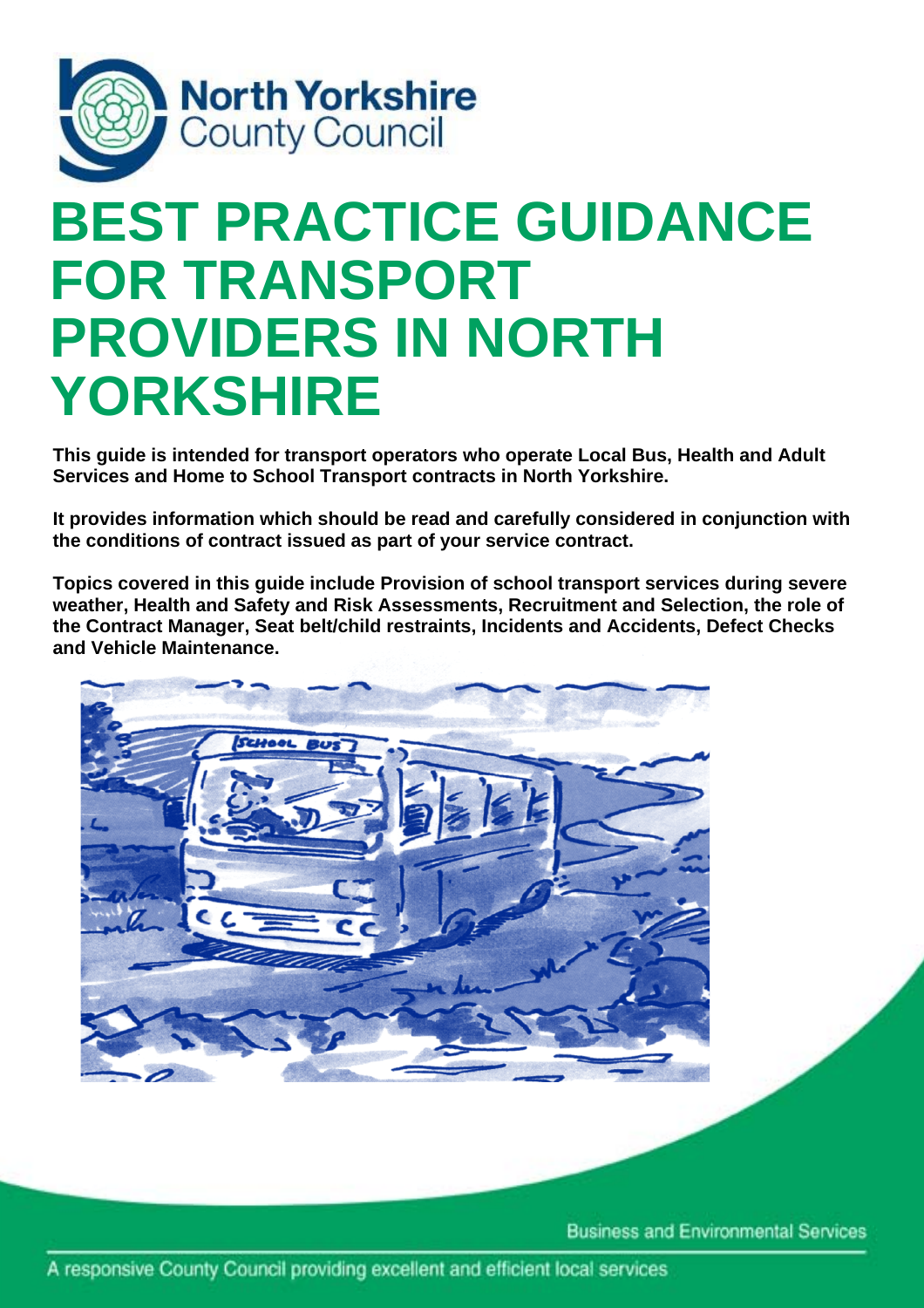# **Provision of School Transport Services During Severe Weather**

In periods of bad weather it is necessary to take extra precautions to ensure that the safety of pupils is not compromised. It is not possible to provide precise instructions to cover every eventuality: the following notes reflect "good practice" which should, if followed, assist in ensuring a child's safety.

Children's safety is of paramount importance. Before starting a morning journey, check the prevailing weather conditions for the area in which you operate. You must satisfy yourself that it is safe to operate. The County Council has a scheme to cover non operation during bad weather.

- It is always advisable for drivers to have a mobile phone or radio available. You should always check the route so drivers are aware of any areas where there is a lack of coverage.
- $\triangleq$  Make sure that all drivers are aware of emergency contact numbers for your base, schools and Integrated Passenger Transport (IPT). Should a problem occur, you should notify the school and IPT immediately, but only when it is safe to do so.
- $\equiv$  If you are unable to complete the morning route it is sensible to take children home. You must ensure that that they are properly supervised before you leave them. If you have any doubts then keep the children with you and contact the school or IPT immediately. You must advise the school as soon as possible that the children will not be attending.
- $\equiv$  If weather conditions are poor it is wise to ensure that in the morning there is a responsible person at school to receive the children before you embark upon your journey or leave them at the school.
- $\equiv$  If you provide a connecting service do not leave children unsupervised unless you are sure that the service onto which they are transferring is also operating. In some cases waiting longer for the connecting service will affect other school journeys normally operated by the same vehicle. In these circumstances you should aim to contact the parents of those children whose journey will be delayed, or IPT if that is not possible.
- $\triangleq$  You should continue to monitor the weather throughout the day. If the weather deteriorates you may decide it is necessary for you to provide transport before the normal time. You must liaise with the school and agree an appropriate course of action with them. Please remember that the final decision rests with the Headteacher. Where a service carries student from more than one school it is your responsibility to ensure that each school is aware of what is proposed.

If you manage a service which is operational after 5pm an "out of hours" emergency number is available. Please contact Integrated Passenger Transport to be given this number, if it is required.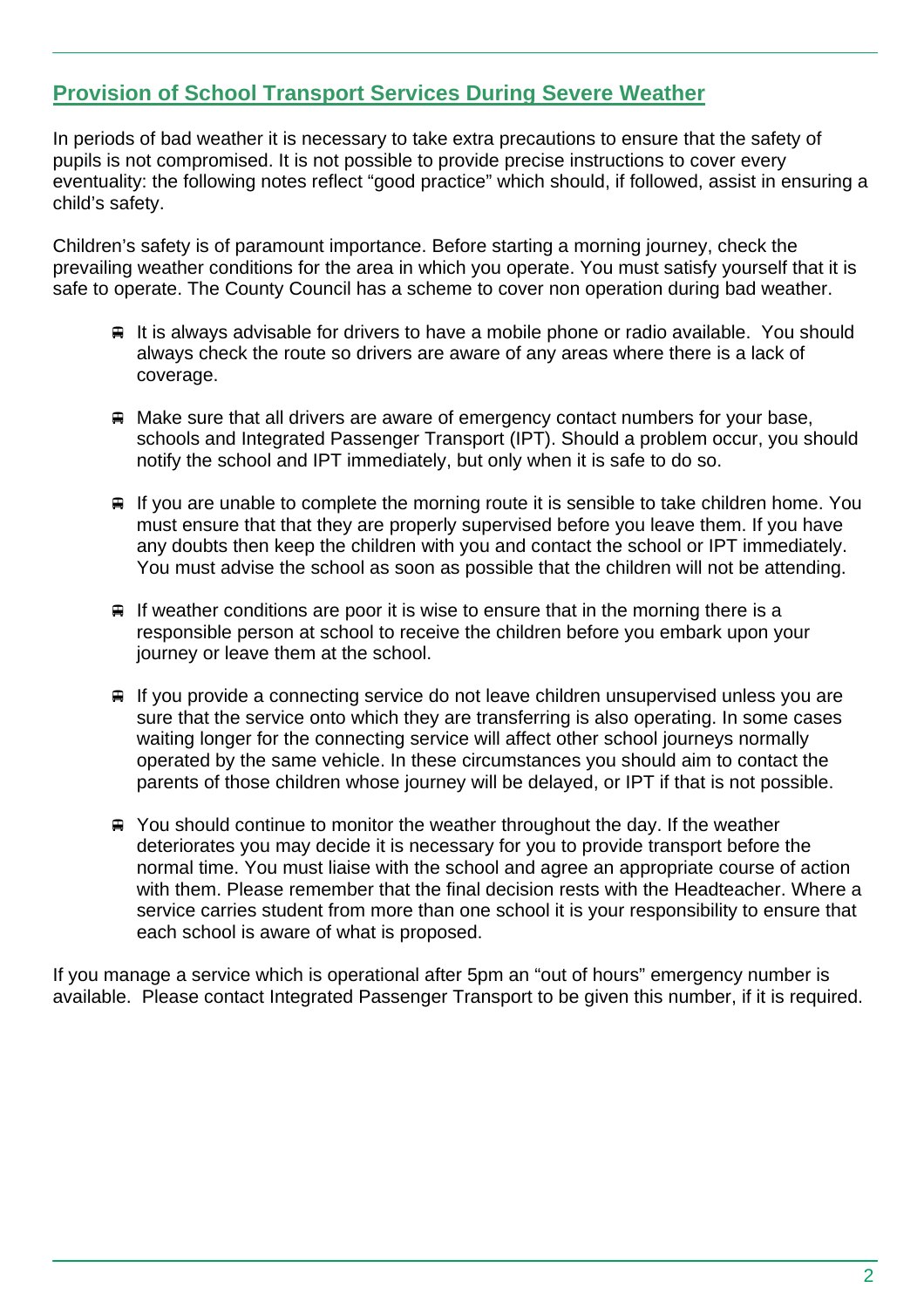# **Health and Safety and Risk Assessments**

This guide should be considered alongside the requirements of your conditions of contract, your responsibilities as an employer and a transport provider. In relation to Health and Safety and risk Assessments the following are examples of the type of things you should consider prior to carrying out your transport service contract each day:

## **If you are providing a Taxi Service:**

- Does the driver or passenger assistant get in and out of the car to assist children?
- $\equiv$  Can all children board and alight from the near side of the vehicle?
- Do you have the correct equipment for each individual child's needs?

## **If you are providing a Bus Service:**

- $\equiv$  Is the vehicle suitable for the route having regard to the road width, low bridges or low hanging trees etc?
- Are all of the stopping points safe for the vehicle to stop and children to wait? The Council has its own risk assessment process for boarding and alighting points. If you are concerned about a particular point please contact Integrated Passenger Transport.
- $\equiv$  If the vehicle has seatbelts fitted, has your driver clear instructions to make an announcement requesting pupils to fasten the seatbelts or, alternatively, is there appropriate signage?

#### **General**

- Do you have clear procedures for drivers and passengers assistants to report problems or incidents?
- **■** If you maintain your own vehicles are you following the Health and Safety Executives' advice with regard to premises?
- $\#$  Have you assessed the pick up and drop off points?
- Do you have a Driving Risk Assessment and are all of your drivers aware of it?
- $\triangle$  Are you satisfied that sufficient time is allowed to complete the journeys safely?
- $\triangle$  Are you satisfied that sufficient consideration is given to adverse weather conditions, such as snow or high winds, when planning journeys?
- Do you have clear emergency and evacuation procedures?
- Does the route use a motorway? If so, do you have specific emergency and evacuation procedures?

Please note that all services must have a Route Risk Assessment in place prior to commencement of the service. This assessment should be reviewed on a regular basis to ensure any changes including the route followed, the pick-up and drop-off points, road layout, etc. have been included.

Further information in relation to Health & Safety, including templates for risk assessments, can be found at www.hse.gov.uk/risk/

You may also find the HSE booklet Driving at Work – Managing work-related road safety a useful guide. This can be found at http://www.hse.gov.uk/pubns/indg382.pdf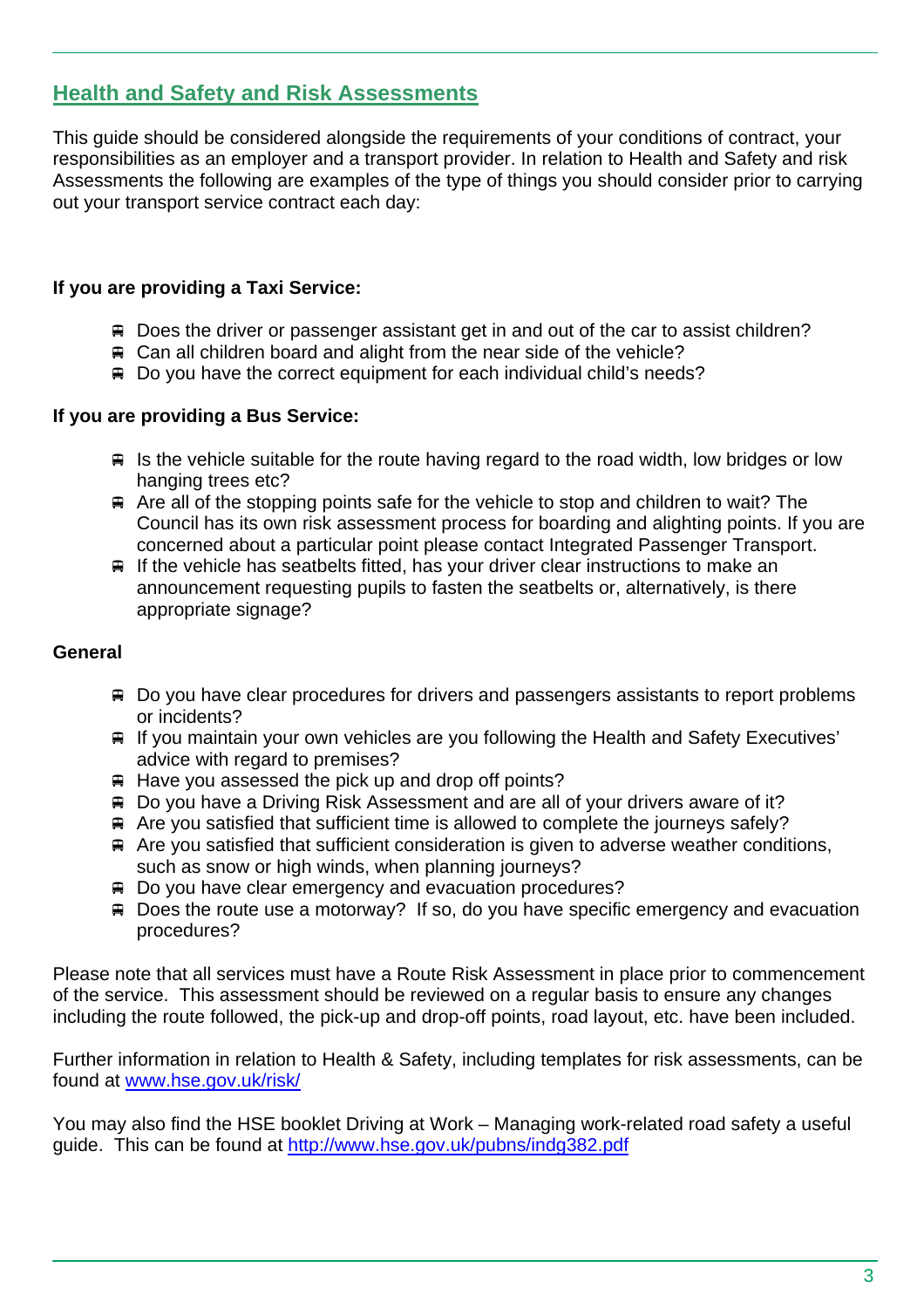# **Recruitment and Selection**

Drivers and Passenger Assistants have an important role in relation to the provision of home to school and adult social care transport services which are safe and reliable. Drivers have a specific responsibility for the safety and well being of their passengers, and this responsibility extends beyond their driving capabilities.

Both Drivers and Passenger Assistants are in a position of trust and authority in relation to the children and adults that they transport and it is essential that you have recruitment procedures, appropriate to the size and type of company, which ensure that the people you employ to provide transport services are suitable to work with both children and adults. Although all Drivers and Passenger Assistants must be checked through the Disclosure & Barring Service (DBS) by the Council this is not enough to ensure the safety of children and adults.

The Department for Education and the Department of Health have published guidance on safer recruitment and selection of staff working with, or providing services to, children and vulnerable adults. The full publications can be downloaded from https://www.gov.uk/government/publications/keeping-children-safe-in-education--2 and https://www.gov.uk/government/publications/no-secrets-guidance-on-protecting-vulnerable-adultsin-care .

#### **Unless you are a sole trader, partnership or family owned organisation, with no other employees: -**

#### **You Must**

- $\#$  Have an application form. This should give you comprehensive information from applicants; you should identify and satisfactorily resolve any discrepancies or anomalies, including in their employment history.
- Take up references. Obtaining independent professional and character references that answer specific questions to help assess an applicant's suitability to work with children and vulnerable adults and following up any concerns
- Conduct an interview. This should explore the candidate's suitability to work with children and vulnerable adults as well as his/her suitability for the post
- Verify the successful applicant's identity and entitlement to work
- Verify qualifications. In the case of Drivers this includes their driving licence
- $\#$  Be sure that they have the communication skills, health and physical capacity for the job
- Ensure that a DBS Certificate is applied for through NYCC and authorisation has been given by IPT for the individual to work on transport contracts through the issuing of a NYCC DBS Badge

In order to meet the Councils conditions of contract you will need to retain records to confirm that you have followed these minimum standards. The requirements of this Best Practice Guide must be applied to all persons who are involved in providing services as part of a contract you have with the Council. This includes people who are self employed and sub-contractors.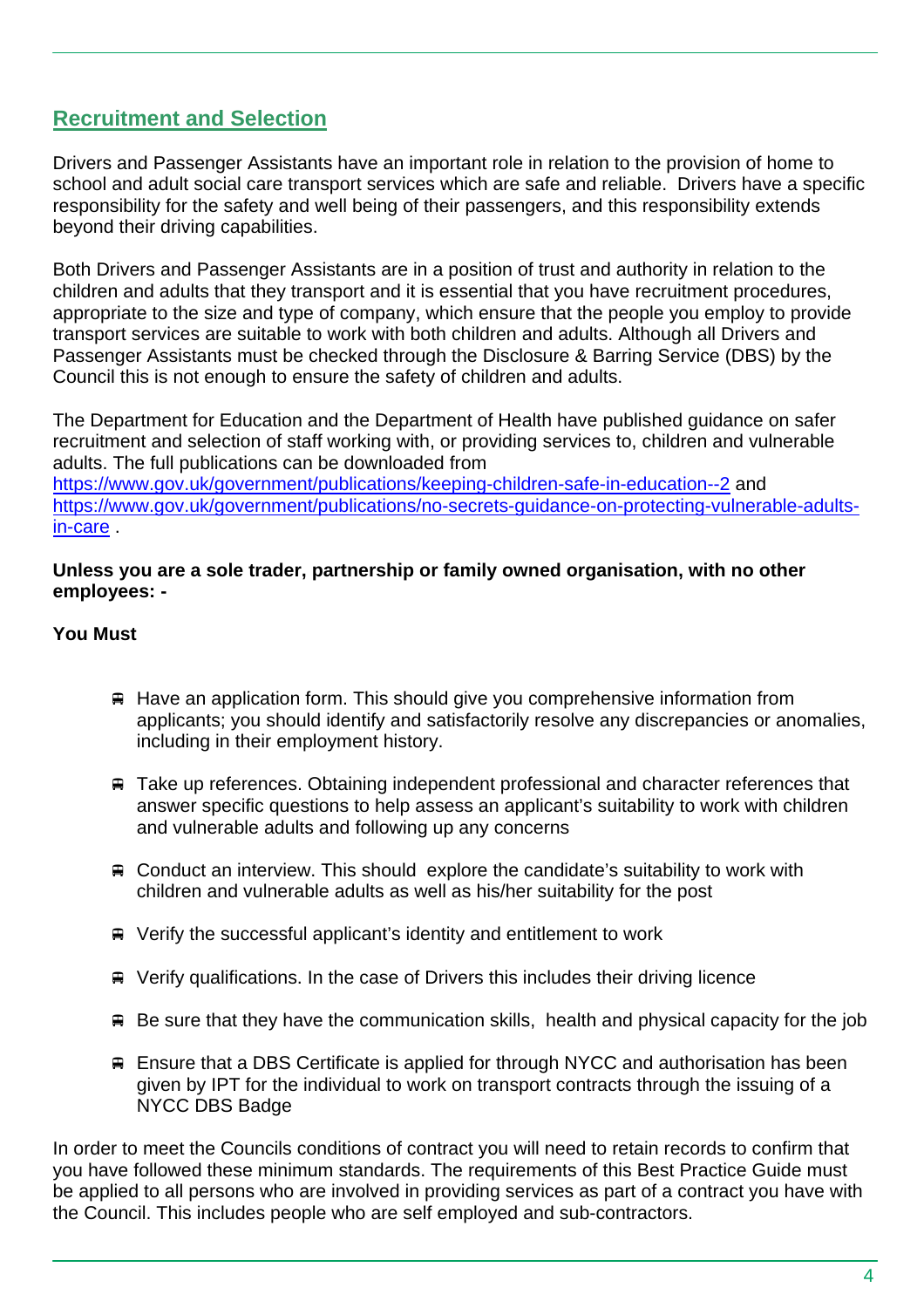#### **We Also Recommend That You: -**

- $\equiv$  Produce a job description and ensure that it makes reference to the responsibility for safeguarding and promoting the welfare of children and vulnerable adults
- Produce a person specification and include specific reference to suitability to work with children and vulnerable adults

## **Job Description**

This should clearly state:

- $\equiv$  the main duties and responsibilities of the post
- $\equiv$  the individual's responsibility for promoting and safeguarding the welfare of children, young persons and vulnerable adults she/he is responsible for, or comes into contact with.

#### **Person Specification**

This should include:

- $\equiv$  the qualifications and experience, and any other requirements needed to perform the role in relation to working with children, young people and vulnerable adults
- $\#$  the competencies, skills and qualities that the successful candidate should be able to demonstrate
- **■** an explanation of how these requirements will be tested and assessed during the selection process

## **Application Form**

#### **Recommended Minimum Information to Be Requested**

- $\#$  full identifying details of the applicant including current and former names, date of birth, current address, and National Insurance number
- $\equiv$  a statement of any academic and/or vocational qualifications the applicant has obtained that are relevant to the position for which she/he is applying with details of the awarding body and date of award. In the case of drivers, this includes details of their driving licence(s) and any endorsements.
- details of referees. One referee should be the applicant's current or most recent employer, and normally two referees should be sufficient. N.B. where an applicant who is not currently working with children has done so in the past it is important that a reference is also obtained from the employer by whom the person was most recently employed in work with children. The form should make it clear that references will not be accepted from relatives or from people writing solely in the capacity of friends.
- A request for details of all convictions, cautions and bind-overs.

#### **Additional Information Recommended To Be Requested**

 A statement of the personal qualities and experience that the applicant believes are relevant to his/her suitability for the post advertised and how s/he meets the person specification.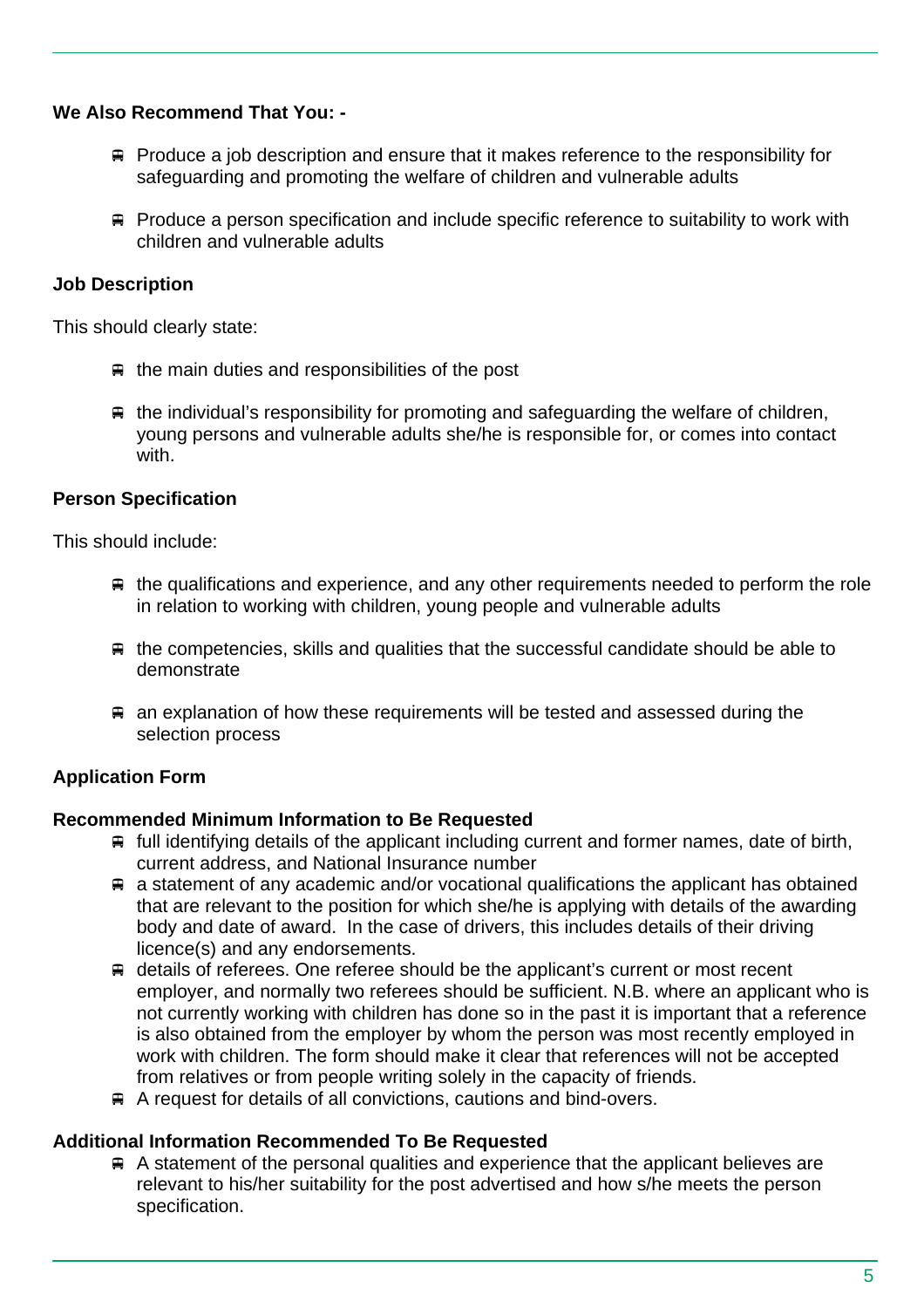- $\equiv$  It should include an explanation that, if the individual applies to work on an NYCC transport contract then the post is exempt from the Rehabilitation of Offenders Act 1974 and therefore that all convictions, cautions and bind-overs, including those regarded as 'spent', must be declared as these will appear on the DBS Certificate.
- $\#$  A signed statement that the individual is not on any barred list, disqualified from working with children or vulnerable adults, or subject to sanctions imposed by a regulatory body.
- a full history in chronological order since leaving secondary education, including periods of any post-secondary education/training, and part-time and voluntary work as well as full time employment, with start and end dates, explanations for periods not in employment or education/training, and reasons for leaving employment

# **Seat Belt/Child Restraints in Taxis, Minibuses, Buses and Coaches**

Drivers of all vehicles used on NYCC transport contracts must wear a seatbelt where one is fitted.

Current legislation requires that passengers aged 14 and over are legally responsible for the wearing of a seat belt where one is provided. For children under the age of 14 it is the responsibility of the driver of the vehicle, with some exemptions, to ensure that the child is wearing a seatbelt.

Any concerns the driver has regarding the wearing of seatbelts must immediately be reported to the school and IPT.

## **Taxis**

Children under 135cms in height, and under 12 years old, must use an appropriate child restraint when travelling in a taxi.

Although the legislation exempts taxis, the council requires that all seats have a 3-point seat belt and an appropriate child restraint (car seats, booster seats or cushion) is provided for each child transported where the child is under 135cms. It is the contractor's responsibility to provide and maintain suitable child restraints.

It is illegal to carry a child in a rear-facing child seat in the front, which is protected by an active frontal airbag.

Further guidance and the definitions of child restraint (car seats, booster seats and cushions) can be found on the DfT's website https://www.gov.uk/child-car-seats-the-rules

## **Minibuses**

Children aged 3 and older must:

- use a child car seat if there is one available and which is suitable for the type and size of seat in the minibus
- use an adult 3 point seat belt if child seats are not fitted or are unsuitable

All children must travel in rear seats (any seats behind the driver) if a child car seat or an adult 3 point seat belt isn't fitted.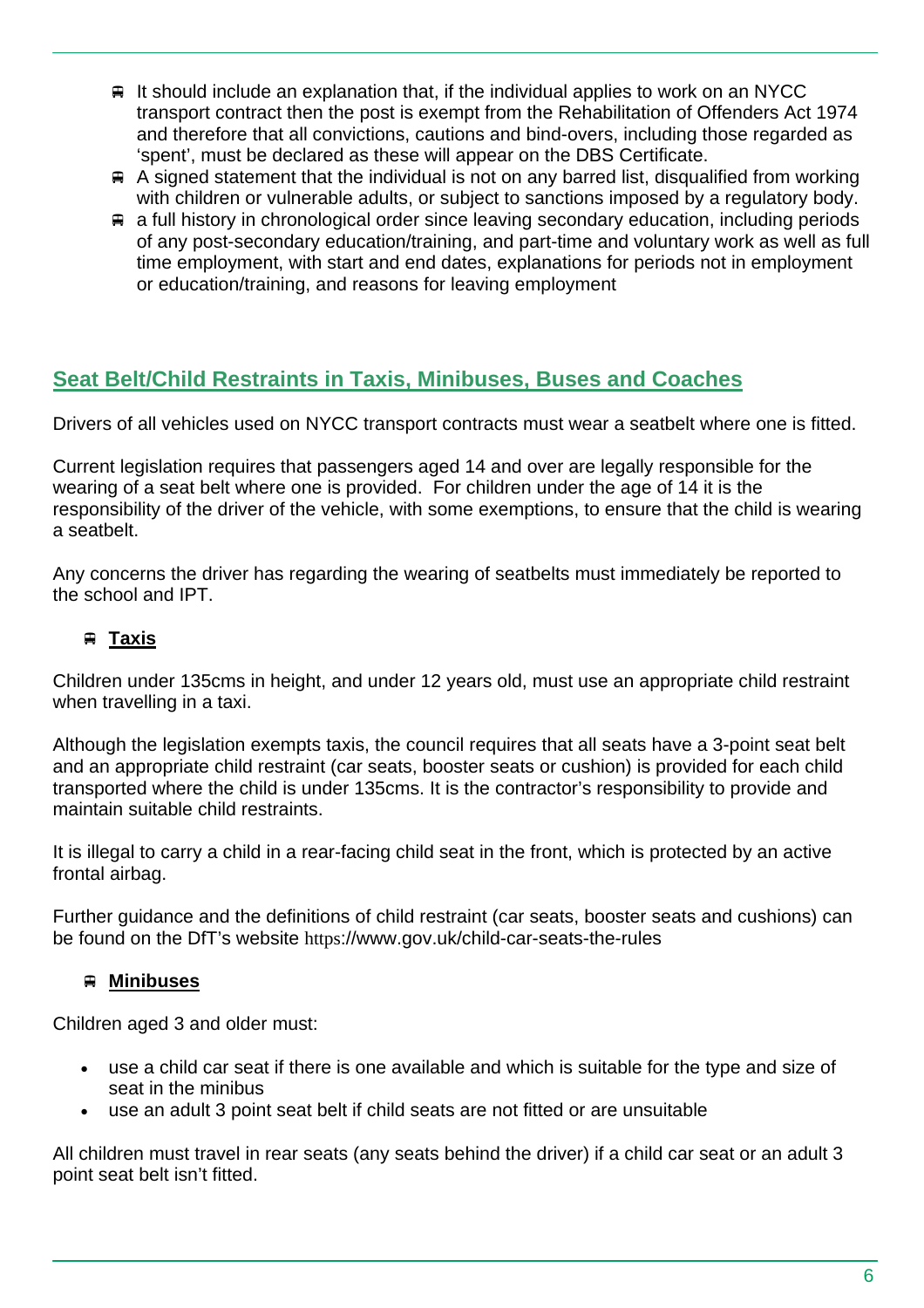## **Buses and Coaches**

In relation to children travelling on buses or coaches, legislation says that:

- $\triangleq$  All pupils over the age of 14 are responsible for ensuring they wear a seatbelt where fitted.
- With regard to younger children, Contractors are required to take all reasonable steps to ensure that every passenger is notified that he/she is required to wear a seatbelt at all times. This is to be done by means of an announcement or audiovisual presentation as passengers join the bus and/or a designated sign or text, approved by the Department for Transport (DfT), at each seat fitted with a seatbelt.
- Children can travel on buses and coaches without a seat belt, if they are not available.

#### **General Good Practice**

Children of any age should only sit in the front seat of a taxi or minibus when all the rear seats are occupied. Where front seats need to be used, it is more appropriate for older children (with the appropriate child seat where appropriate) or those over 135 cm to sit in the front of a vehicle. All seats, except the Crew/Courier seat on coaches and seats without 3-point seatbelts fitted e.g. lapbelts, can be used.

Children should always board and alight on the kerb side of the vehicle and be supervised when doing so.

# **Incidents and Accidents**

Operators must ensure that there is a clearly defined written procedure which must be followed in the event of an emergency incident, such as passenger illness, and that all drivers and passenger assistants are aware of, and adhere to it. A copy of the procedure should be kept inside the vehicle.

## **Accidents**

In the event of an accident, the driver and/or the passenger assistant must, where appropriate, make the accident scene as safe as possible:

- use hazard warning lights and any other safety devices supplied
- $\triangleq$  do not move injured passengers unless they are in immediate danger of further injury from other vehicles or from fire or explosion
- $\equiv$  call the emergency services immediately; provide them with information about the situation, any special circumstances (for example if carrying oxygen bottles) and if any passengers have special needs. If the emergency services are called the driver must stay at the scene of the accident until the emergency services (and anyone else with reasonable cause) have taken all the details. If possible, the names and addresses of all independent witnesses should be obtained at the scene.
- ensure one person (driver or PA) remains with the children if child passengers are involved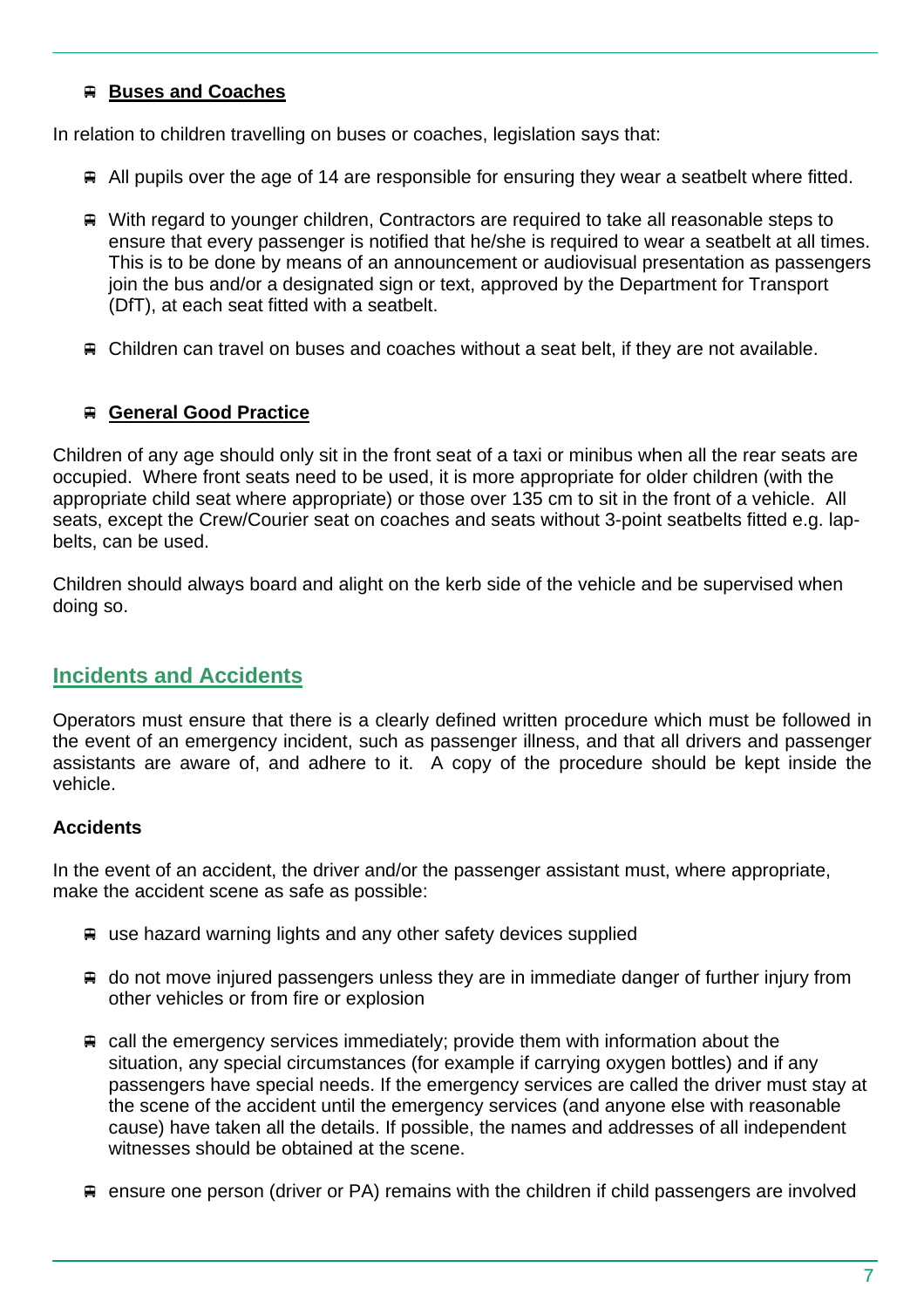- do not allow child passengers to assist with repairing or re-starting the vehicle and never allow them to push the vehicle.
- $\equiv$  If the accident is damage-only and no one is injured, the driver should ensure that the vehicle is roadworthy before continuing the journey. The incident must be reported to the operator at the time or upon their return. A report book or form must be kept for this purpose. The operator should ensure that all repairs and insurance details are completed.
- $\equiv$  If there is any injury or the names of people involved are not exchanged, the driver must report the accident to the Police as soon as possible or in any case within 24 hours.
- All accidents, which occur whilst under contract to NYCC, must be reported to Integrated Passenger Transport as soon as possible.

## **Emergency Evacuations**

In the event of an accident, or other incident such as a fire, an emergency evacuation should be conducted.

The best way to evacuate the vehicle will depend upon the nature of the incident, the passenger group and the type of vehicle. Therefore, the driver and passenger assistant(s) will need to exercise their judgement at the scene of the incident.

Drivers and passenger assistants who have been trained will be far better equipped to make appropriate decisions and cope with such difficult circumstances.

- $\#$  Passengers should exit the vehicle as they would normally, if possible, and move as far away as possible. If passengers need assistance to exit the vehicle, the passenger assistant should provide what help is necessary. If it is necessary to use the rear exit, care must be taken against approaching traffic.
- $\equiv$  It may not be possible to remove wheelchairs quickly from a vehicle, unless the driver or passenger assistant(s) are trained to do so. It may be necessary to lift a passenger from the vehicle, which is not easy to do in a confined space and often requires two people.
- **■** Drivers and passenger assistants should not attempt to tackle a vehicle fire, unless they have been trained to do so.
- Clear accident and emergency procedures should be in place and should be included in driver and passenger assistant training.

#### **Vehicle Breakdown**

- $\equiv$  The driver should move the vehicle off the carriageway (onto the hard shoulder on a motorway) and switch on the hazard warning lights. If this is not possible, it should be moved as far away from moving traffic as possible. If a warning triangle is used, it should be placed on the same side of the road, at least 45 metres from the minibus. Always take great care when placing and retrieving a warning triangle and **never** use them on the motorway.
- $\equiv$  The passengers should be moved out of the nearside of the vehicle and as far away from it and other traffic as possible. No one should stand between the vehicle and oncoming traffic. On motorways or other busy roads passengers should be taken onto the embankment or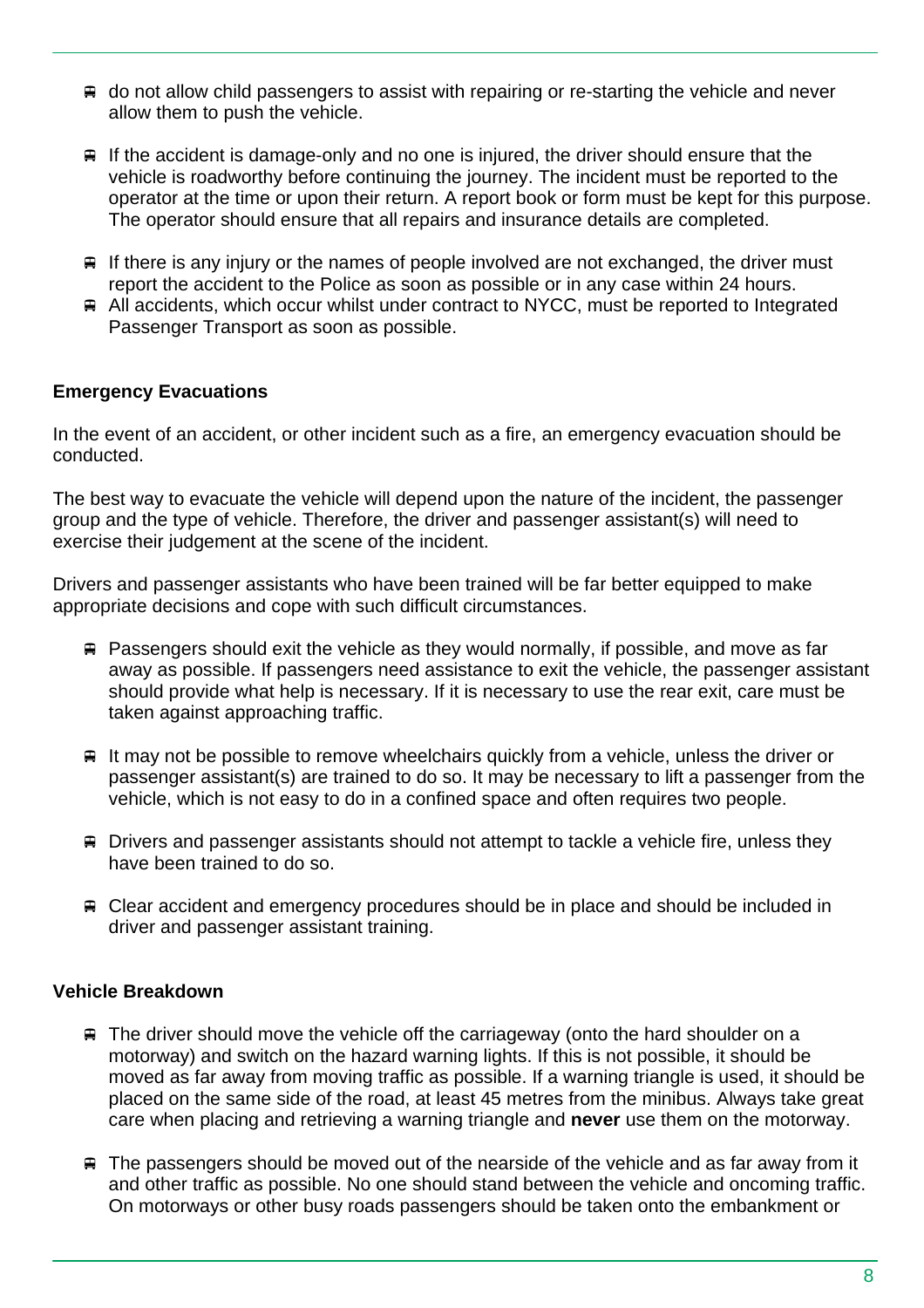grass margin and as far from the traffic as is practicable. The hard shoulder on a motorway is very dangerous.

- The passengers should be kept together in one group. Passengers should be kept calm and under constant supervision. In some circumstances, it is safer to leave the passengers in the vehicle. For example, if it seems too dangerous to unload passengers in wheelchairs or if there is not a safe waiting area. The driver (and Passenger Assistant if present) will need to assess the situation and decide whether or not to unload passengers. If necessary, the driver should go for help, leaving the passengers with the passenger assistant. If the driver is the only adult present, he or she should not leave the children alone. The driver will need to give the police, or breakdown service, accurate details of the vehicles location, and inform them if children or passengers with mobility problems are being carried.
- The driver should also telephone the school or establishment and Integrated Passenger Transport at County Hall to tell them what has happened and ask them to relay messages to parents and others as necessary.

# **Daily Defect Checks and Vehicle Maintenance**

.

This guidance is provided to assist Contractors to operate both within legislation and also the terms and conditions of NYCC contracted services. The guidance contains information provided by the Driver & Vehicle Standards Agency (DVSA) in its Guide to Maintaining Roadworthiness. This document can be found at https://www.gov.uk/government/publications/guide-to-maintainingroadworthiness

- $\triangleq$  All operators are required to comply with the quidance issued in this document.
- All vehicles operating NYCC contracted services are required to have a daily defect check **prior** to the vehicle entering or resuming service each day.
- $\triangleq$  All defect checks should be recorded using the appropriate paperwork, carried on the vehicle on the day of the check, then kept on file for 15 months and be available for inspection on request. Staff should be given training to enable them to carry out this activity and a record of this training should be held on individual staff files.
- $\triangle$  Contractors should have the means to rectify any defects which are identified during routine maintenance inspections and daily defect checks.
- Contractors are also required to provide records of vehicle maintenance which should be available for inspection on request. Vehicle maintenance must be carried out by a suitably qualified person at appropriate premises.
- $\mathbb F$  There are no circumstances where it is acceptable for a vehicle which is unfit for service to operate on a contract undertaken on behalf of North Yorkshire County Council.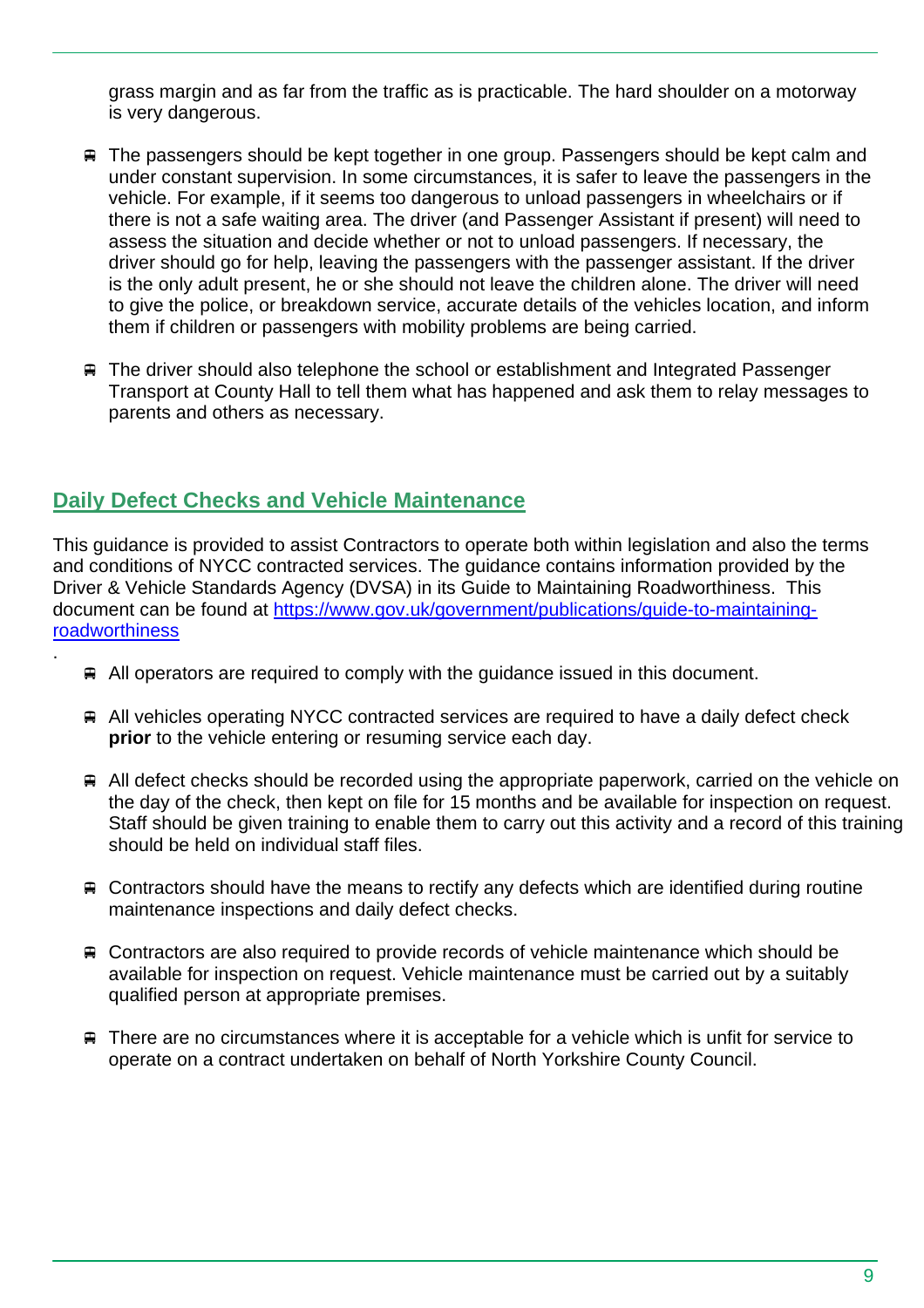# **Role of the Contract Manager**

The contractor's Contract Manager is responsible for the successful operation of the Contract and is the initial point of contact for anything in relation to the Contract. The Contract Manager must be empowered to act on behalf of the Contractor for all purposes connected with the Contract.

The Contract Manager's key areas of responsibility are:

- compliance with the Terms & Conditions of Contract
- monitoring performance
- ensuring that the Council is notified of any failure to operate, or late/early operation of contracted services
- ensuring that risks are identified and managed, and that route and driving risk assessments are in place and monitored
- ensuring that all appropriate insurances are in place and that confirmation of insurance renewal is provided upon request
- ensuring that all incidents and complaints which relate to the contract and its management are reported to the appropriate NYCC Authorised Officer
- managing changes or variations to the contract
- ensuring that effective communication is in place and maintained for all aspects relating to the contract, including ensuring that an appropriate person is contactable in relation to contracts each day
- investigating incidents and complaints in relation to the contract raised through NYCC, ensuring that effective remedial or preventative action is put in place
- ensure the maintenance, and appropriate retention, of all contract documentation in an appropriate format and manner
- monitor compliance by contractor staff including customer service, contract terms & conditions, training and safeguarding requirements
- ensuring that submitted invoices are accurate and in the correct format, and that the Council is notified of any changes which affect any automatic payments in place
- ensuring the attendance of contractor staff working on the contract at identified Council training events
- ensuring that only contract staff who have a valid NYCC DBS Badge are used on the contract
- ensuring that any complaints made against contractor staff are handled following the North Yorkshire Safeguarding Children Board's Allegations Against Staff procedures which can be found at http://www.safeguardingchildren.co.uk/ or the Safeguarding Adults in North Yorkshire – Multi-Agency Policy & Procedures which can be found at http://www.nypartnerships.org.uk/CHttpHandler.ashx?id=1228&p=0 http://www.northyorks.gov.uk/CHttpHandler.ashx?id=1228&p=0

Please note this list is not exhaustive.

The Council's Authorised Officer may remove the Contract Manager should the individual be deemed no longer suitable for this role.